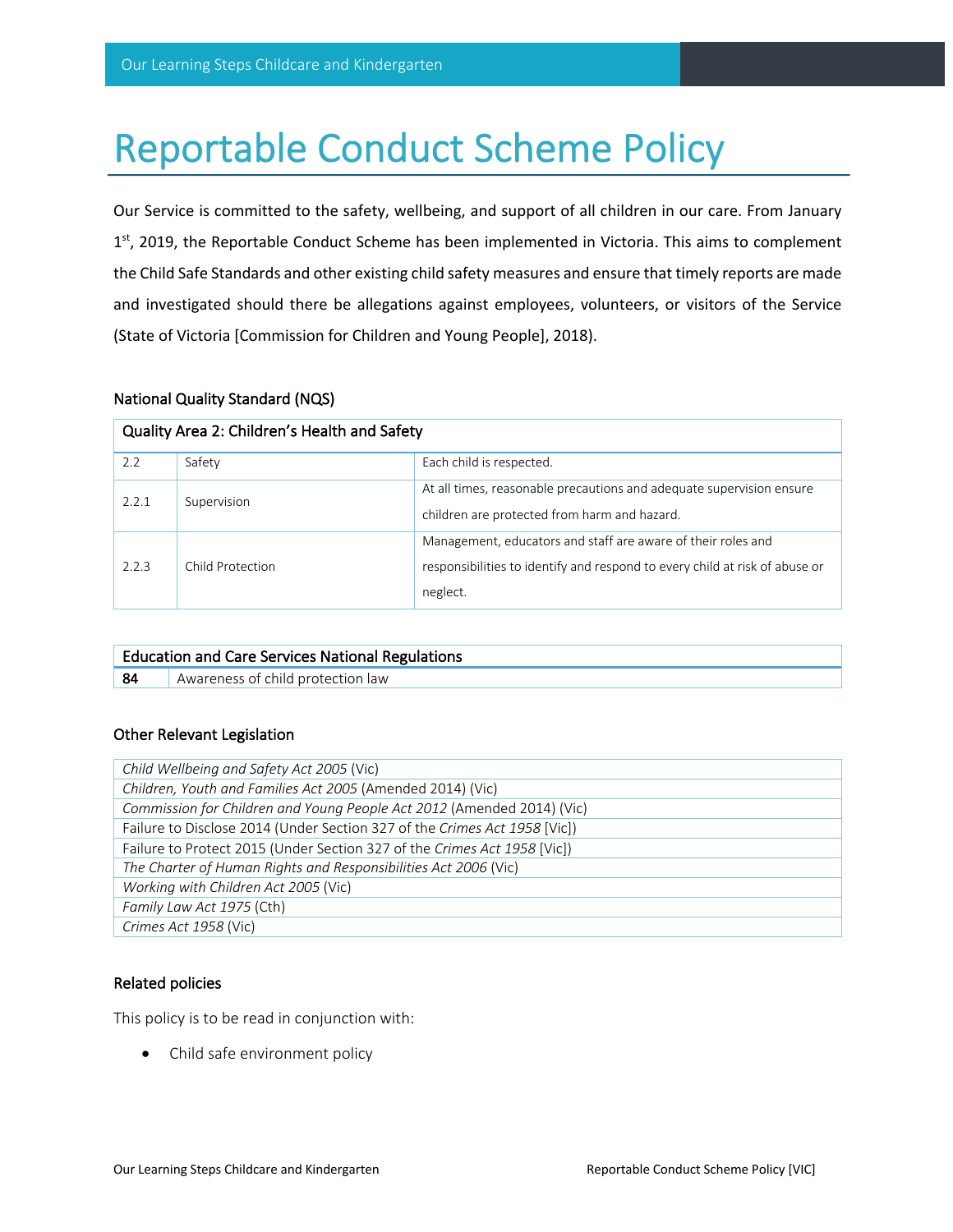#### PURPOSE

Management, educators, and staff are committed to identifying possible risk and significant risk of harm to children and young people at the Service. We understand our duty of care to protect children from all types of abuse, including protecting them from potential abuse that could occur within the service by employees, visitors, students, or contractors. It is therefore imperative that all staff have a thorough knowledge and understanding of the requirements of the Reportable Conduct Scheme, which seeks to improve the responses of organisations to allegations of child abuse and neglect by their employees or volunteers.

#### **SCOPE**

This policy applies to management, educators, staff, students, volunteers, contractors, and allied health/support staff of the Service.

#### DEFINITIONS (Source: Victorian Government, CCYP)

Reportable Conduct: There are five types of 'reportable conduct':

- Sexual offences committed against, with or in the presence of a child.
- Sexual misconduct committed against, with or in the presence of a child.
- Physical violence against, with or in the presence of a child.
- Any behaviour that causes significant emotional or psychological harm to a child.
- Significant neglect of a child.

Head of the organisation: The structure of the organisation will determine the 'head': In Early Childhood Services this will likely be the Approved Provider, or Chief Executive Officer (CEO) of larger organisations.

Failure to disclose: Under the *Crimes Act 1958* (Vic) all adults must make a report to the Victoria Police if they hold a reasonable belief that a sexual offence has been committed by an adult against a child under the age of 16 years.

Failure to protect: Under the *Crimes Act 1958* (Vic) a person in a position of authority in an organisation must act to reduce or remove a substantial risk to a child under 16 years of age who is under their care or supervision who may become the victim of sexual abuse committed by an adult associated with their organisation.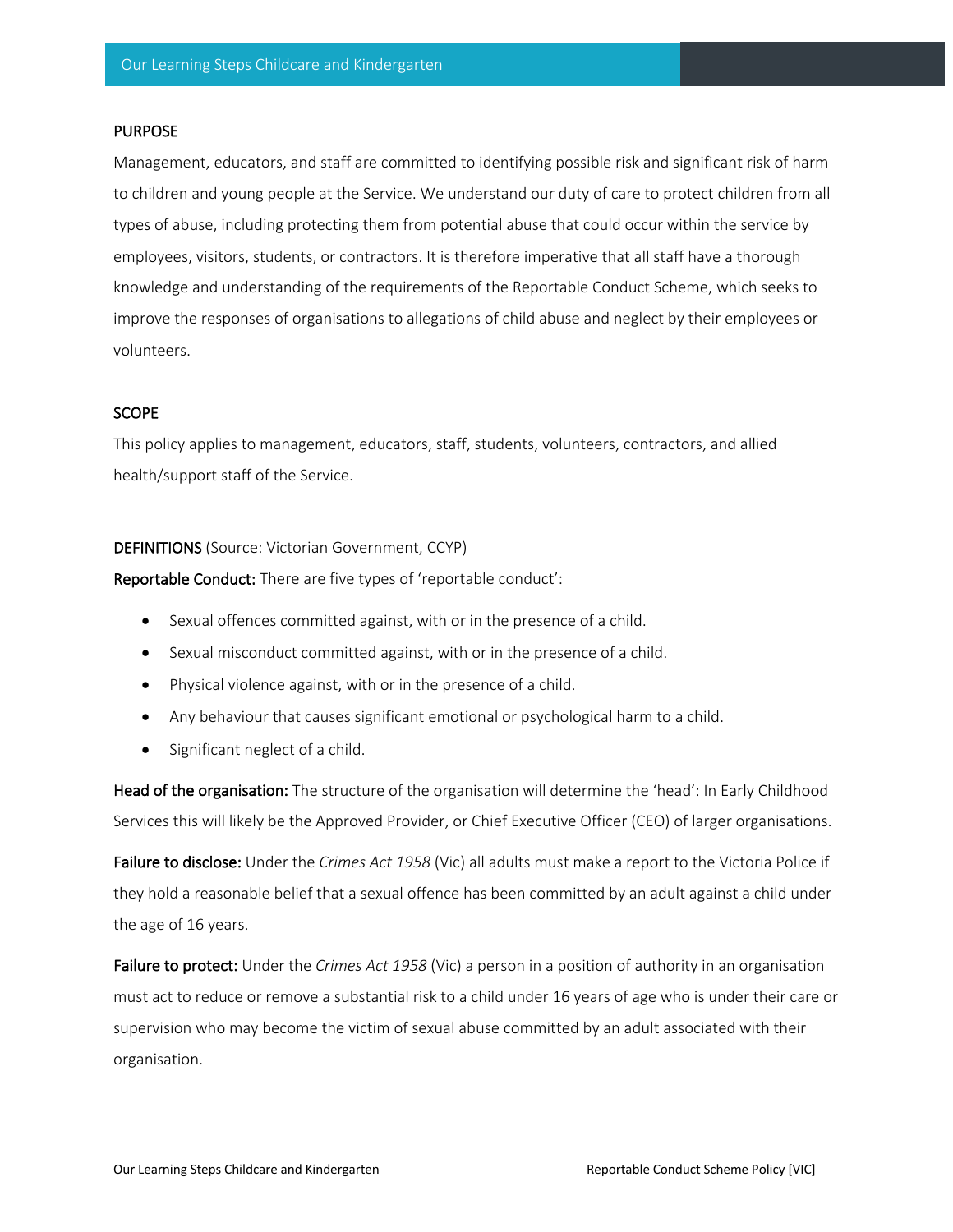Mandatory reporters: Professional groups, including early childhood teachers and workers, who are mandated under the *Children, Youth and Families Act 2005* (CYFA) (s. 182) who are mandated to report their concerns for a child to child protection if they form a belief on reasonable grounds that a child is in need of protection (Source: Victorian Government: Child Protection Manual).

Reasonable grounds: A belief on reasonable grounds is formed if a reasonable person in the same position would have formed the belief on the same grounds. For example,

- a child states they have been physically or sexually abused
- a child states they know someone who has been physical or sexually abused (sometimes the child may be talking about themselves)
- someone who knows the child states the child has been physically or sexually abused
- professional observations of the child's behaviour or development leads the mandated professional to form a belief the child has been abused or is likely to be abused
- signs of physical or sexual abuse leads to a belief the child has been abused.

# IMPLEMENTATION

## The Head of the organisation will:

- Be fully aware of, and knowledgeable about the responsibilities of the head of an organisation, which include all points below.
- Will sign up and maintain a subscription for Commission updates in order to maintain current knowledge on Child Protection issues in Victoria (See Resources).
- Ensure there are systems in place to prevent child abuse.
- Ensure allegations are brought to the attention of appropriate persons for investigation and response.
- Ensure that all allegations based on reasonable grounds are reported, including allegations made against employees who do not have direct contact with children, and conduct that allegedly occurred outside of their work.
- Contact the Commission if unclear on whether or not a reportable allegation should be made about a person: Phone 8601 5281.
- Gather the information required to complete the report. *Note: The types of information required can be found in Appendix A.*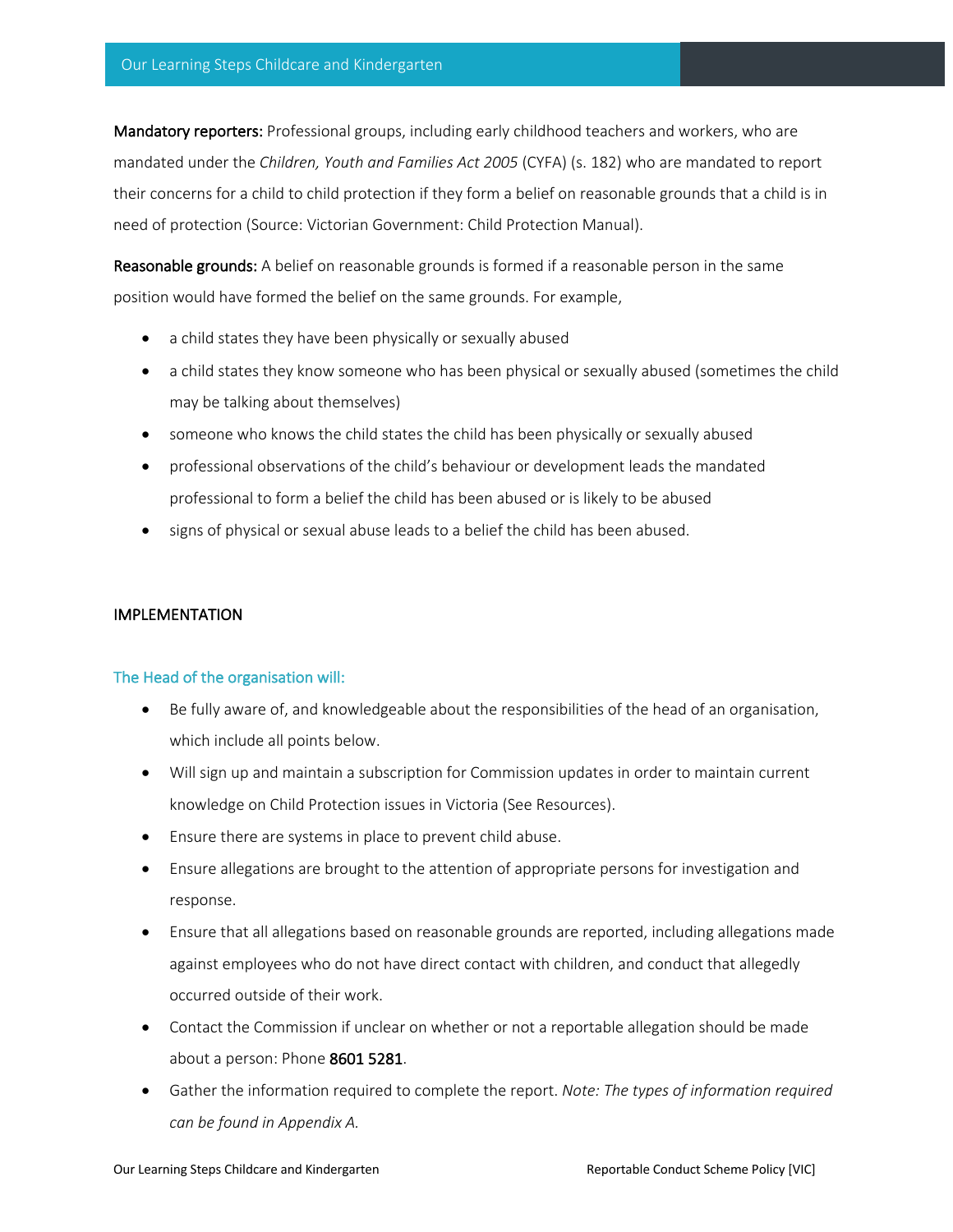- Notify the Commission within three business days of becoming aware of a reportable allegation, using the online forms found at https://ccyp.vic.gov.au/reportable-conduct-scheme/notify-andupdate/ *Note: You are not able to save the form once commenced: It must be completed in one session.*
- Make a report to Victoria Police as soon as you aware that a reportable allegation may involve criminal conduct (if any reportable allegation involves suspected criminal behaviour, notify both the Victoria police and the Commission).
- Understand that police investigations take priority over reportable allegation notifications and as such the organisation's investigation may need to be deferred until the police investigation has been completed.
- Provide the Commission with details of who is conducting the investigation.
- Begin an investigation using the CCYP Investigation Guide (see Resources).
- Manage risks to children whilst undertaking the investigation.
- Maintain detailed and objective notes on all aspects of the investigation.
- Provide the Commission with updates on the organisation's response to the allegation via the online forms.
- Assess the evidence and make a decision based on the strength of the evidence as to whether or not the Reportable Conduct occurred.
- Provide the Commission with detailed information on the reportable allegation and any action taken within thirty calendar days of the initial notification via the online forms. This should include (Source: CCYP Information sheet 8: Investigation findings.):
	- o The findings:
		- § *Substantiated -* This finding should be used when a decision maker has decided that the reportable conduct has been proven to have happened on the balance of probabilities. The evidence suggests it is more likely than not that the reportable conduct happened because there is enough reliable, convincing, evidence of weight.
		- § *Unsubstantiated insufficient evidence* This finding should be used when there was some evidence of weight to support the allegation, but not enough for the decision maker to make a substantiated finding. The evidence does not suggest that it is more likely than not that the reportable conduct happened.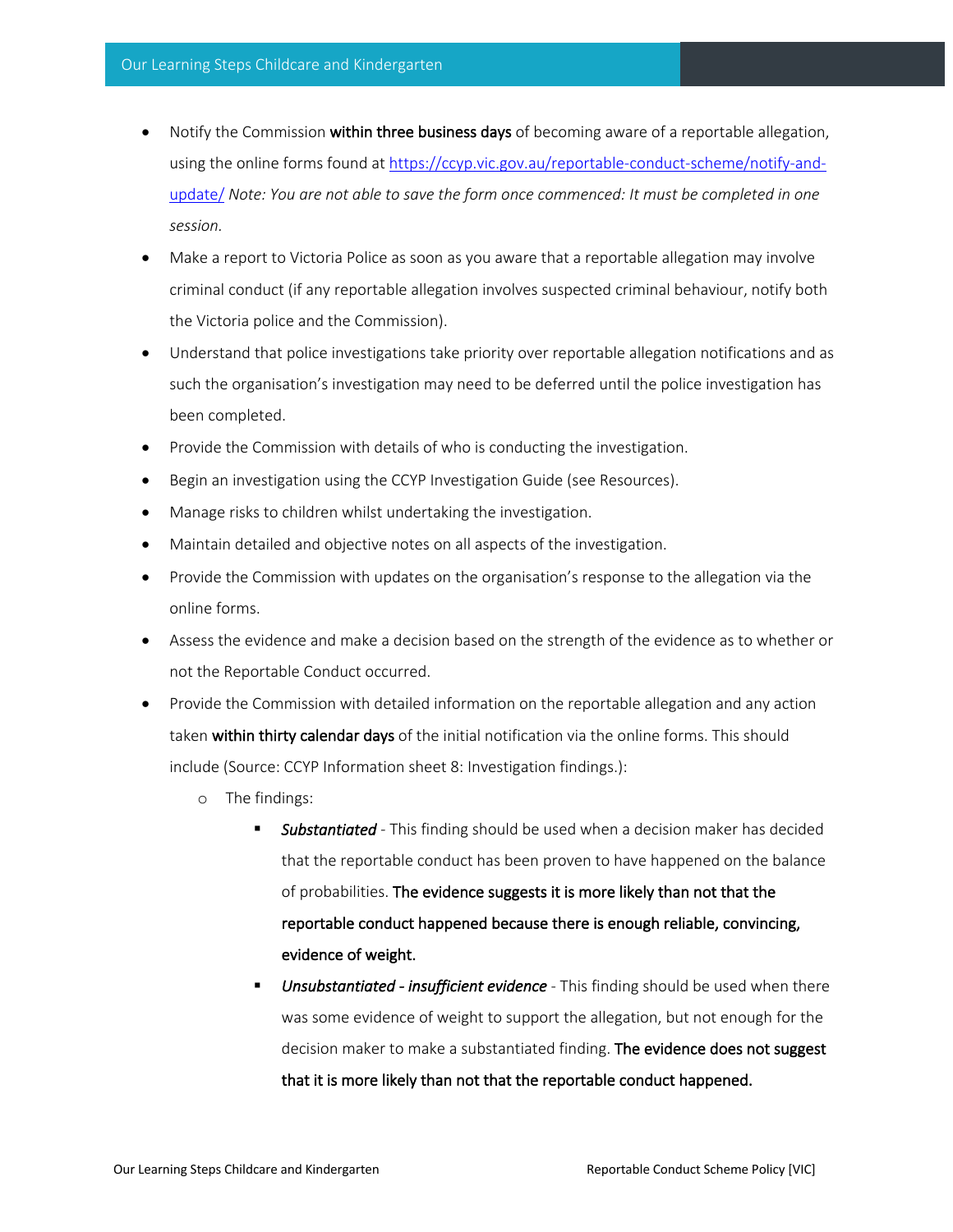- § *Unsubstantiated lack of evidence of weight* This finding should be used when there is not enough evidence to properly investigate the allegation, or the small amount of evidence available is contradictory or confusing. There is not enough evidence to establish whether the reportable conduct did, or did not happen.
- **Unfounded** This finding should be used when there is strong evidence that the reportable conduct did not happen. The evidence suggests that it is more likely than not that the reportable conduct did not happen.
- § *Conduct outside scheme -* This finding should be used when the decision maker has investigated the conduct and, although the conduct occurred, it does not fit any of the types of reportable conduct listed in the Act. An example of this might be slapping a child's hand away from a hot stove.
- o The reasons for the finding, which should explain:
	- How the investigation was done.
	- The evidence that was collected and how it was assessed.
	- Whether the evidence was relevant and reliable.
	- How the evidence supported or contradicted the allegation of Reportable Conduct.
	- How convincing the evidence was in all of the circumstances.
- Seek help from the Commission if there are any concerns or guidance is required: Phone 8601

## 5281.

• Understand that the Reportable Conduct Scheme does not replace the legal requirement to report allegations to the Victoria Police.

#### Management/Nominated Supervisor/Responsible Person will ensure:

- That they, and all employees have an in-depth understanding of the Reportable Conduct Scheme.
- All employees are aware of who holds the position of 'head of organisation'.
- There are systems in place to prevent child abuse.
- That they, and all educators and staff maintain a current Working with Children Check.
- That they, and all educators and staff follow policies and procedures concerning Child Protection, Child Safe Environments, and Reportable Conduct.
- Allegations are immediately brought to the attention of the Head of the organisation.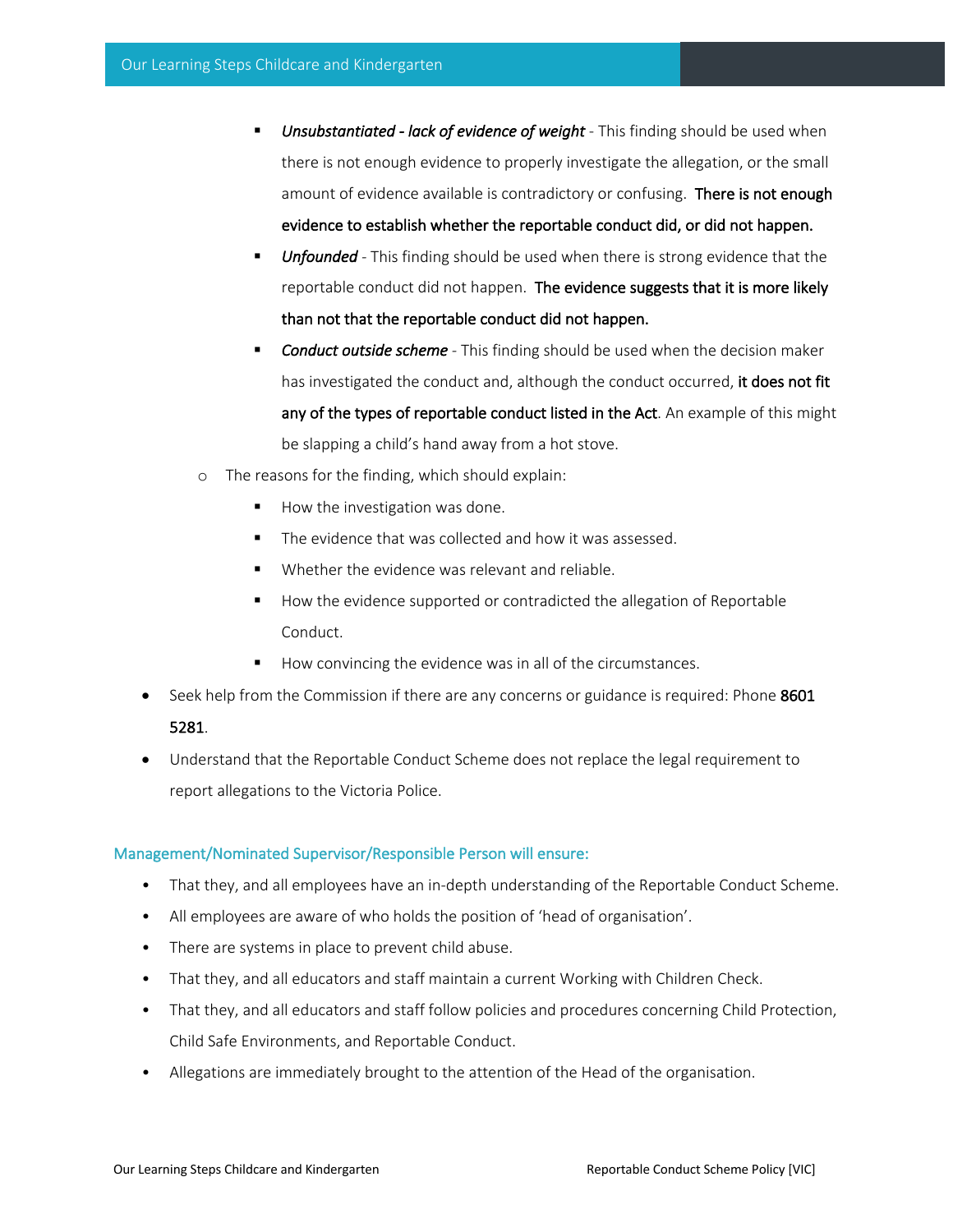• That they will notify the Commission of any alleged Reportable Conduct if the Head of the organisation fails to do so for any reason.

#### Educators will ensure:

- That they have a thorough understanding of their duty of care in relation to Child Protection.
- That they maintain a current Working with Children Check.
- That they have an in-depth understanding of the Reportable Conduct Scheme.
- They have a thorough understanding, and follow all policies and procedures concerning Child Protection, Child Safe Environments, and Reportable Conduct.
- All allegations are immediately brought to the attention of the Head of the organisation and/or the Nominated Supervisor and/or Responsible Person.
- That they will notify the Commission of any alleged Reportable Conduct if the Head of the organisation and/or the Nominated Supervisor and/or Responsible Person fails to do so for any reason.
- That they understand that failure to comply with the Reportable Conduct Scheme requirements may lead to their Working with Children Check being revoked.

#### Source

- Australian Government: Australian Institute of Family Studies. (2018). *Australian child protection legislation* [CFCA resource sheet]. Retrieved from https://aifs.gov.au/cfca/publications/australian-child-protection-legislation
- State of Victoria (Commission for Children and Young People). (2018*). Investigation findings*  [Information sheet 8]. Retrieved from https://ccyp.vic.gov.au/childsafety/resources/reportable-conduct-scheme-information-sheets/#TOC-8
- State of Victoria (Commission for Children and Young People). (2018*). Reportable conducts*  scheme. Retrieved from https://ccyp.vic.gov.au/reportable-conduct-scheme/
- State of Victoria (Commission for Children and Young People). (2018*). Reporting to the Commission* [Information sheet 7]. Retrieved from https://ccyp.vic.gov.au/childsafety/resources/reportable-conduct-scheme-information-sheets/#TOC-8
- Victoria State Government. (2018). *Child protection manual.* Retrieved from www.cpmanual.vic.go.au
- Victoria State Government: Health and Human Services. (2018). *Changes to child protection law.* Retrieved from http://providers.dhhs.vic.gov.au/changes-child-protection-law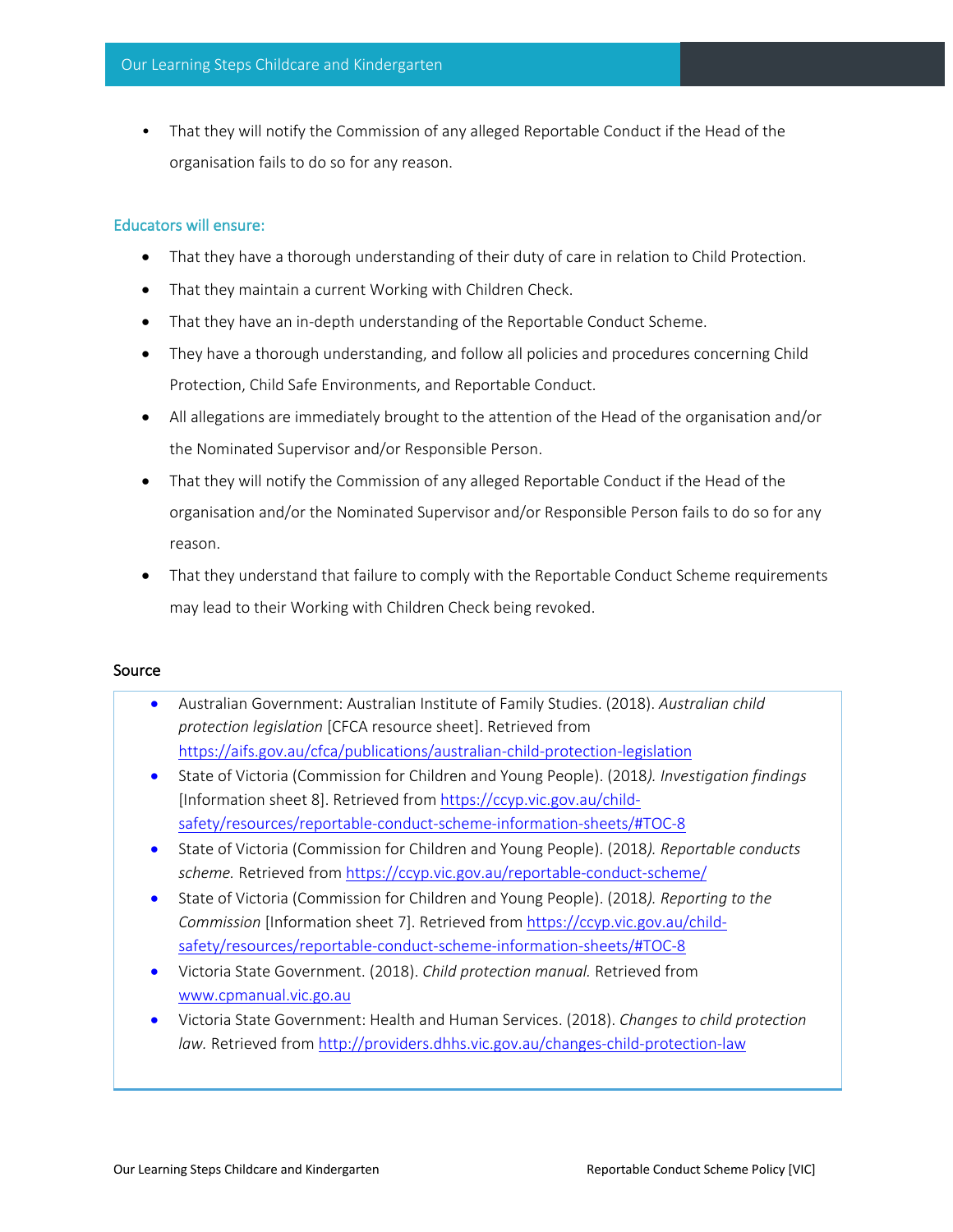#### **Resources**

#### Subscription to Commission updates:

https://ccyp.vic.gov.au/contact-us/sign-up-for-commission-updates/

#### Information sheets

Available from https://ccyp.vic.gov.au/child-safety/resources/reportable-conduct-scheme-informationsheets/

- Information sheet 1: About the Reportable Conduct Scheme
- Information sheet 2: What is reportable conduct?
- Information sheet 3: Responsibilities of the head of an organisation
- Information sheet 4: Investigation overview
- Information sheet 5: Other reporting obligations
- Information sheet 6: Child Safe Standards and Reportable Conduct Scheme
- Information sheet 7: Reporting to the Commission
- Information sheet 8: Investigation findings
- Information sheet 9: Sexual misconduct
- Information sheet 10: Physical violence
- Information sheet 11: Significant neglect
- Information sheet 12: Historical allegations
- Information sheet 13: Workers and volunteers
- Information sheet 14: Commission own motion investigations
- Frequently asked questions

## Notification forms

Available from https://ccyp.vic.gov.au/reportable-conduct-scheme/reportable-conduct-scheme-forms/

- Three day notification  $-$  head of organisation
- 30 day update
- Investigation outcome update
- Investigator update
- Other information update